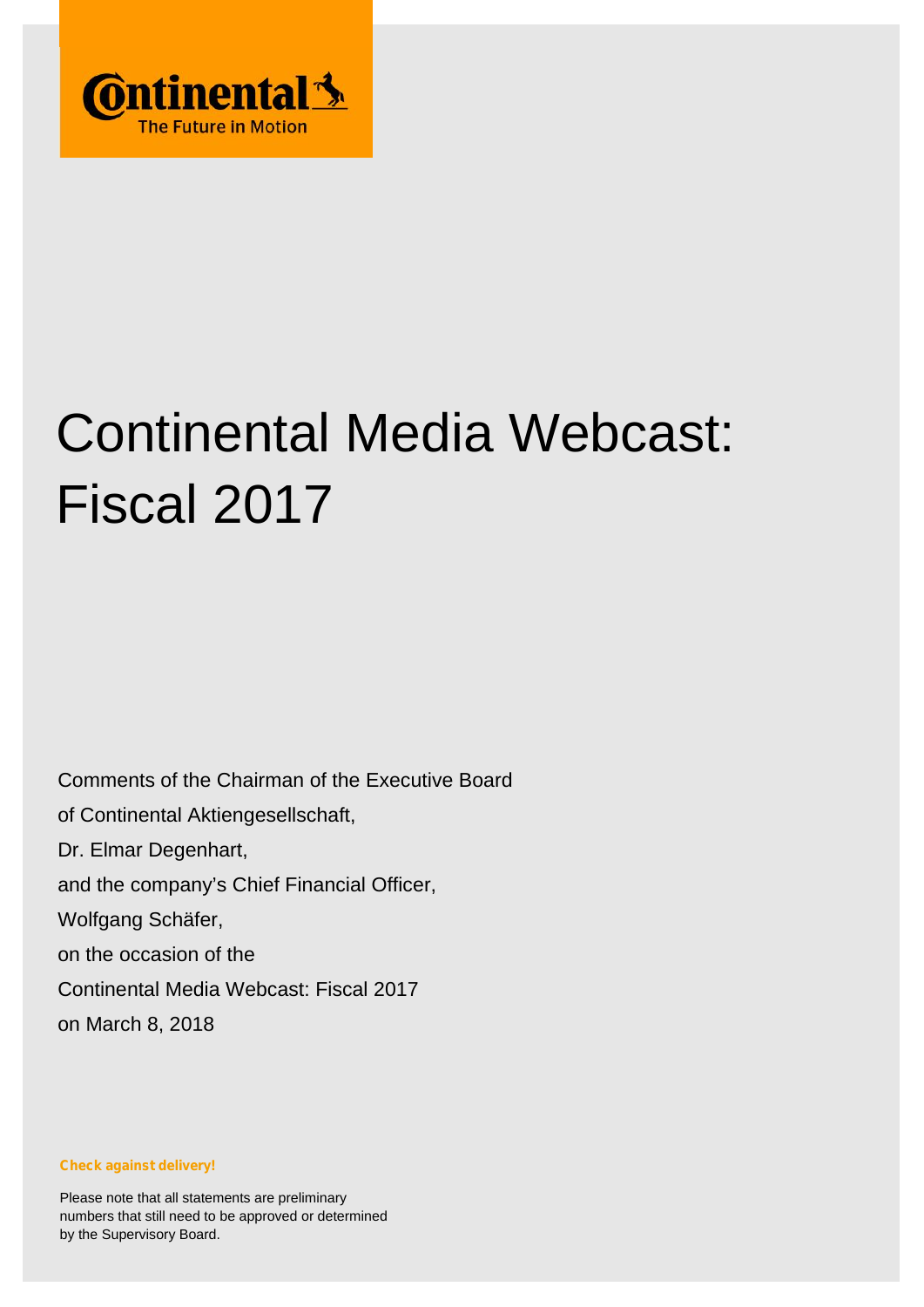## **Wolfgang Schäfer, CFO:**

Ladies and Gentlemen,

#### **2017 was a fiscal year of strong growth and profitability for us!**

We surpassed our targets for the year:

We increased our sales by 8.1 percent in organic terms – that is, adjusted for exchange-rate effects and changes in the scope of consolidation. This means that we once again grew faster than the markets in which we operate. There was an increase of 8.5 percent to €44 billion.

Growth in our operating result kept pace with this despite the negative effects from raw material costs and amounted to €4.6 billion, 11.4 percent higher than the previous year's figure. Negative effects from raw material costs totaled more than €450 million in 2017. We thus achieved an EBIT margin of 10.4 percent. By way of comparison, in 2016 the figure was10.1 percent.

Adjusted EBIT was more than €4.7 billion, up 10.1 percent on the figure for 2016. The adjusted EBIT margin was 10.9 percent, higher than the comparative EBIT margin for the previous year. This figure was 10.6 percent.

We have developed our business units:

The automotive business grew strongly in 2017, as expected.

Market growth, especially in Europe, was therefore a great tailwind. Production of passenger cars and light commercial vehicles increased by 2 percent to 95.1 million units worldwide in 2017.

What was essential, however, was that we experienced considerably stronger and more profitable growth than the market once again. With sales of €26.6 billion, our Automotive divisions recorded organic growth of 9.3 percent. The adjusted EBIT margin was 8.4 percent.

Let me give you an example of our strong growth in the automotive sector:

Advanced driver assistance systems. Last year, sales of these systems to our customers around the world increased by 41 percent compared with 2016. These systems help prevent accidents, thereby increasing road safety.

In summary, Continental continued to improve its market position in 2017. Our technological strength is the reason for our success. Likewise, this excellent positioning when it comes to technologically demanding products is the prerequisite for our growth in the coming years.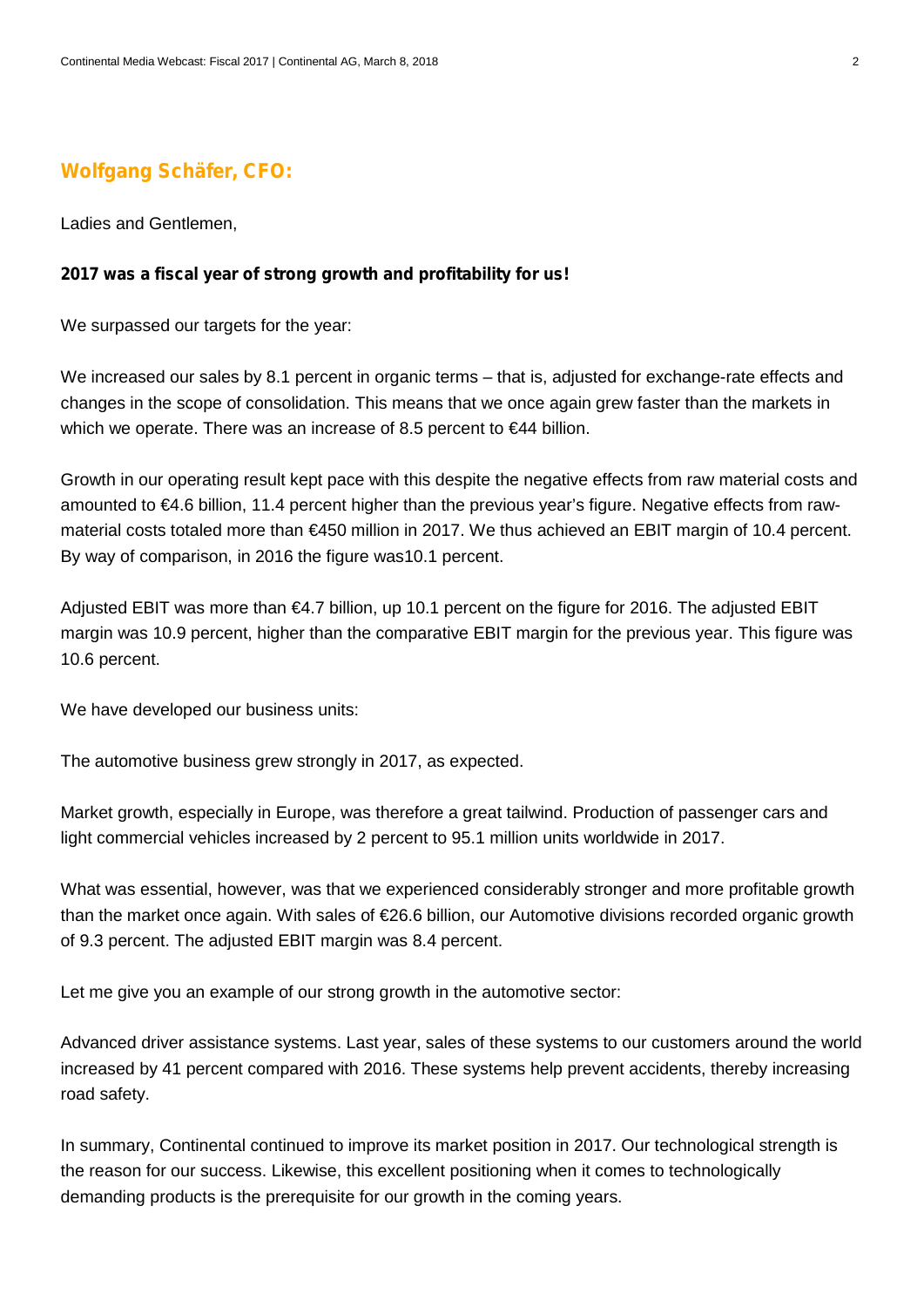This is best confirmed by the high number of incoming orders for the Automotive Group, which is 50 percent higher than its current sales level.

Now let's move on to our business with technology products made of rubber, the Rubber Group:

The price trend for natural and synthetic rubber reversed in 2017. The tailwind of previous years became a headwind over the past year. Negative effects from price rises on the commodities markets amounted to over €450 million.

The Tire division's sales went up by 5.7 percent to €11.3 billion. Before exchange-rate effects and changes in the scope of consolidation, sales rose by 5.3 percent. This was helped by the good winter tire business and the renewed increase in sales volume in China. Overall, we further developed our global market position.

The adjusted EBIT margin was 19 percent after 21.4 percent in 2016. Negative effects from rising raw material prices are reflected in this figure.

Sales in the ContiTech division grew by 14.4 percent to €6.2 billion. The first-time consolidation of the Hornschuch Group was an important contributing factor. Even before these effects, organic sales growth was a remarkable 8.1 percent. This was contributed to by sales growth in the industry segment and increased demand in the mining and oil production business in particular. In addition, sales in both automotive original equipment and the replacement business increased significantly in comparison to the previous year.

The adjusted return on sales of 8.8 percent was lower than the previous year's figure, which can be accounted for primarily by negative effects from increased raw material costs.

Overall, Continental has a rock solid financial basis. In other words, we are in excellent shape!

We further reduced net indebtedness by €750 million to €2 billion. This puts net indebtedness in relation to equity (or the gearing ratio) at 12.6 percent.

Equity increased to€16.3 billion. This is a new record high and corresponds to an equity ratio of 43.5 percent.

With a profit after taxes of €3 billion, we also achieved a new record high net income for our shareholders. Profit per share increased to €14.92.

The Executive Board is therefore proposing to increase the dividend by 25 cents to  $\epsilon$ 4.50. This corresponds to a total payout of €900 million or a dividend payout ratio of 30.2 percent. So we are planning on making the sixth increase in a row!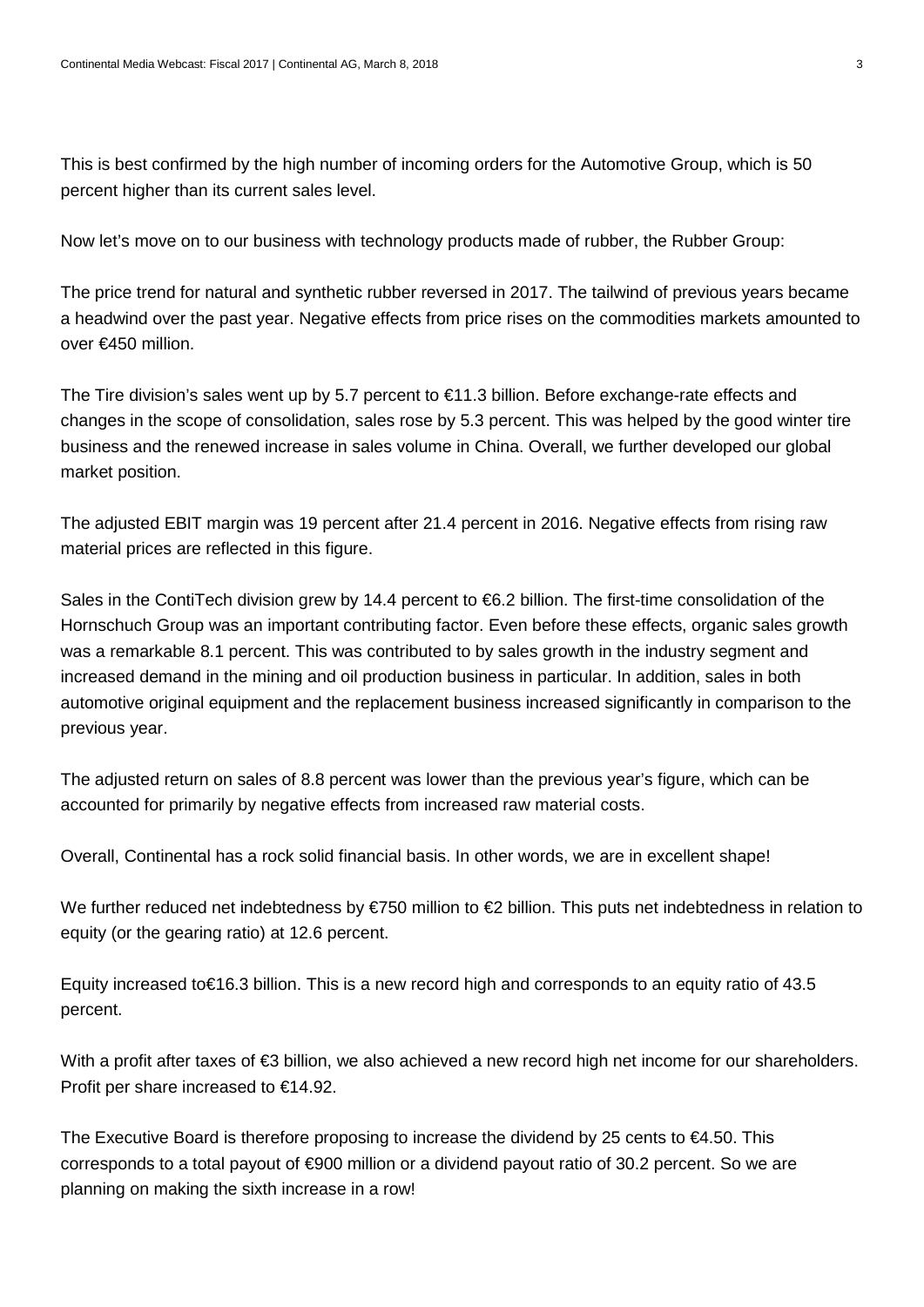#### **Now moving on to the outlook:**

The start to the current fiscal year has confirmed our expectations. We are reaffirming our outlook from early January.

We are naturally hedged against some of the considerable exchange-rate fluctuations we are currently seeing because we mostly produce locally for local markets – exchange-rate effects impact sales and earnings to a similar degree. There is therefore barely any impact on the return on sales.

We are able to deal with fluctuations on the commodities markets as well. We anticipate additional negative effects of around €50 million in fiscal 2018. This can be explained by further price increases for synthetic and natural rubber.

As far as the global production of passenger cars and light commercial vehicles is concerned, we currently expect a moderate increase of more than 1 percent to 96.5 million vehicles. We are expecting growth impulses from Asia and Europe in particular.

For fiscal 2018, we expect an increase in sales to approximately €47 billion before exchange-rate effects. For the Automotive Group this equates to expected sales of roughly €28.5 billion.

We therefore want to grow considerably faster than our markets once again. The adjusted EBIT margin is expected to be around 8.5 percent. For the Rubber Group, we expect sales of €18.5 billion and an adjusted EBIT margin of around 15 percent.

We thus anticipate a consolidated adjusted EBIT margin in the region of 10.5 percent.

Ladies and gentlemen, in summary, this means that we will be continuing our profitable growth course in 2018!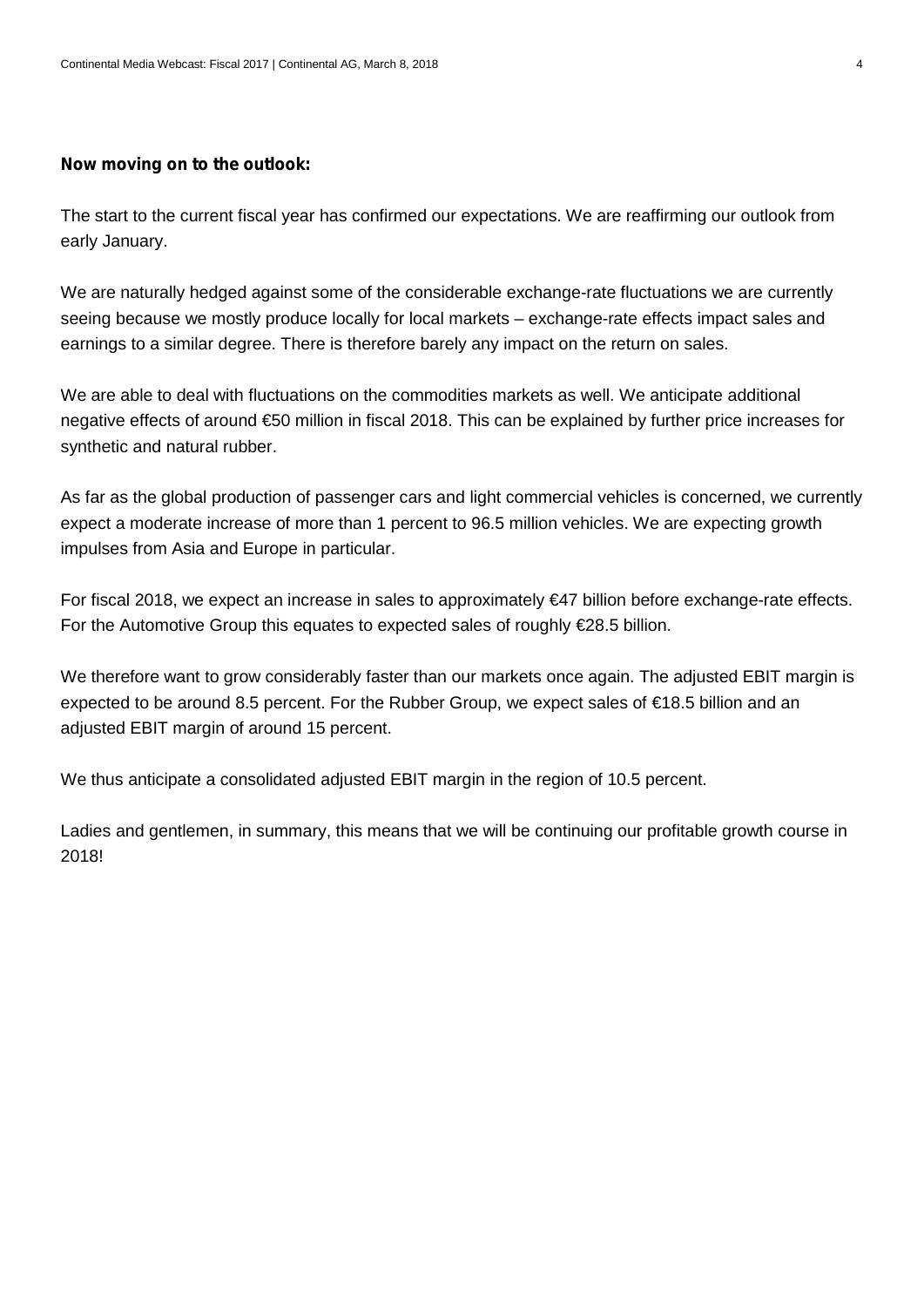### **Dr. Elmar Degenhart, CEO:**

Ladies and gentlemen, there you have it: We are in top form financially! Not only this, we are also a technological pioneer because we are at the forefront of all future-related mobility issues.

We are continuously investing in the technologies of tomorrow. Capital expenditure and research and development expenses totaling nearly €6 billion last year are testament to this. And this is really paying off for us. One indication of this is our incoming orders in the Automotive Group: We reached a new record high of just under €40 billion in 2017. Our tires are also in global demand – in the past fiscal year we sold a record number of some 155 million car and truck tires. This means that drivers around the world are safe on the road. They will also be particularly comfortable if they use our seat coverings, for example. In total, the surface materials we produced last year would cover nearly 37,000 soccer fields.

There could be no clearer expression of our customers' appreciation for our solutions.

It is the same story for the three global mobility megatrends: Our innovative technologies and the intelligent use of software, electronics, and sensor technology are allowing us to make automated and autonomous driving, along with vehicle connectivity and electrification, a reality. We are also developing new business areas and customer groups in innovative mobility services.

Enhanced with software and intelligent sensors, our products and services keep traffic and goods flowing worldwide – from industrial systems, robots, drones, or cars.

In the case of fully automated driving, for instance, our sensors (including cameras, radar, and lidar) monitor the area surrounding the vehicle. This technology is already functioning in these early stages and will continue to be relevant in the future when fully automated driving will be a technological reality. Between 1999 and today, Continental has sold more than 60 million of these sensors altogether – and this number will continue to rise rapidly.

This makes us one of the world's leading suppliers of advanced driver assistance systems. By 2020, we expect to significantly increase our sales in this area from their current level of €1.6 billion to around €2.5 billion.

Electric mobility will become an important part of the combination of drive systems. Continental is one of the few system suppliers that can offer full electrification of the powertrain from one source – from the electric motor and the power electronics to the energy and thermal management systems, through to charging technology.

We are therefore systematically unlocking the growth potential of electrification.

At the same time, we are harnessing the growth potential offered by combustion engines as it cannot be stressed enough that the combustion engine has not yet peaked.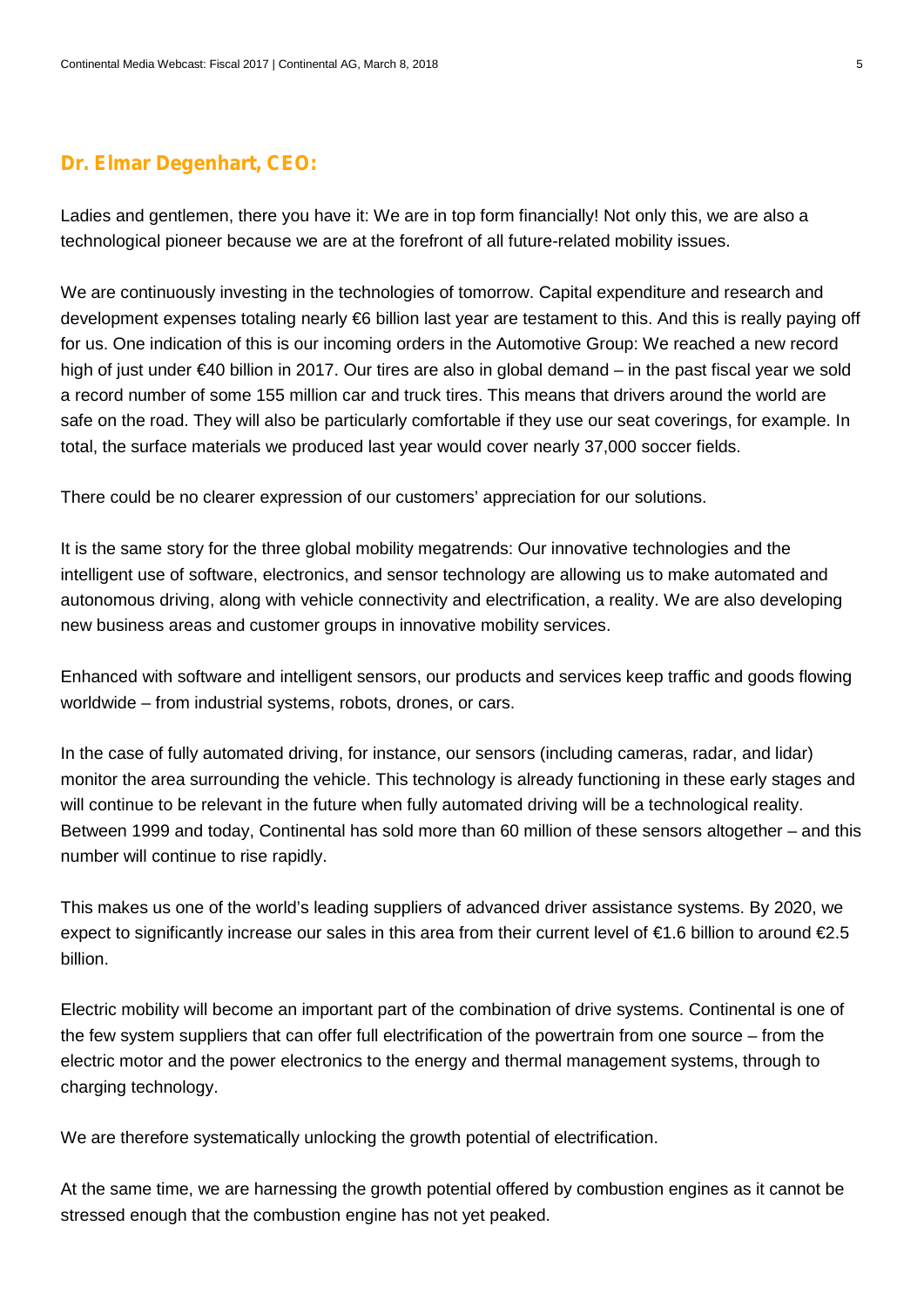Currently, diesel is at the center of public interest. We view driving bans critically because, as a technology company, we think in terms of solutions and not restrictions. More intelligent traffic flows and the use of alternative drives are efficient ways of reducing emissions. But now some consumers in German cities are being made to suffer. We are continuing our efforts to develop low-emission, clean drive systems for all classes of vehicle. We do, after all, already have the necessary technology.

There is no doubt that the importance of diesel will decline. However, it is also clear that gasoline and diesel engines alike will still be needed in the future, particularly to power heavy cars and trucks.

Continental is not dependent on the diesel technology business, which accounts for less than 2 percent of our total sales.

Today's vehicles can already significantly undercut future emissions standards thanks to highly flexible injection systems, 48-volt hybrid technology, exhaust-gas aftertreatment and electrically heated catalysts. We provide the appropriate solutions for this.

An important transitional technology on the way toward fully electrical driving is 48-volt technology. In the fast-growing market of 48-volt mild hybrid systems, we will be a one-stop shop for the complete electric drive in the future, including battery systems. As we announced just yesterday, we have formed a joint venture with Chinese automotive supplier CITC. The joint venture, in which we will have a majority holding, should be operational by mid-2018 and will operate worldwide from its base in China.

Lithium-ion cells are an efficient, sophisticated, and cost-effective technology for the small 48-volt batteries in these mild hybrid systems. High-voltage batteries for all-electric vehicles, on the other hand, require a development leap in cell technology. This is the only way we will achieve a high enough energy density and performance at a competitive cost. Solid-state battery cells could allow us to make this breakthrough. For this reason, I would like to stress once again that if solid-state technology lives up to our expectations, we would keep our option open to get into production of these innovative battery cells.

As we have already said, we would expect such a decision to yield an attractive return on capital employed.

Efficient and intelligent traffic is created not only through electrification but also vehicle connectivity. We have already connected a total of more than 33 million vehicles worldwide with our technology.

Take for instance our electronic horizon. This highly accurate digital road map makes trucks drive more efficiently. Since it was brought to market in 2012, this Continental technology has reduced fuel consumption by over 760 million liters.

Our tires are also connected. More and more of our passenger and truck tires are fitted with sensors that weigh just a few grams. They measure air pressure inside the tire itself ensuring greater safety, less rolling resistance, and enhanced efficiency.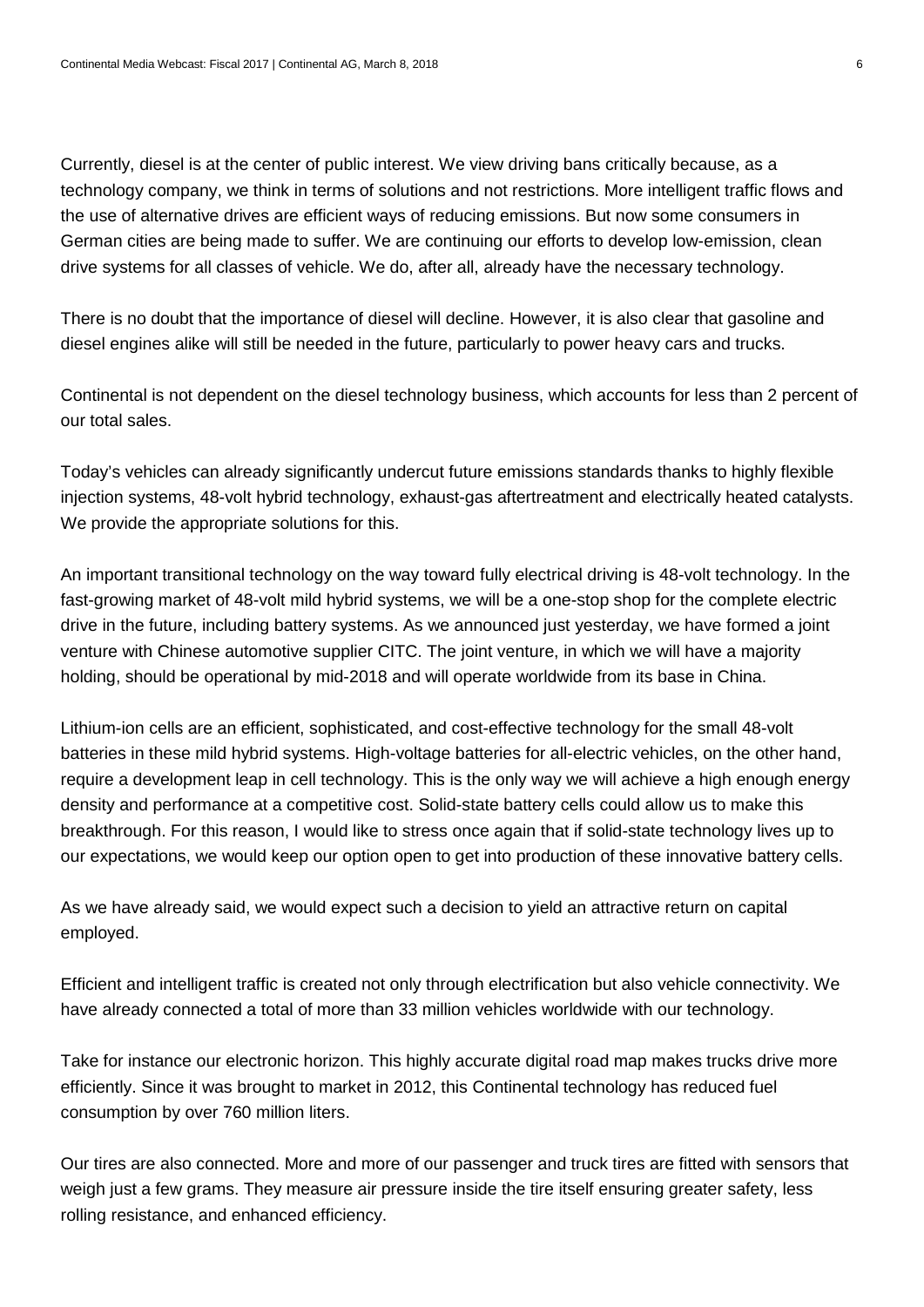On account of its capacity for innovation, Continental – more than any other company worldwide – is synonymous with safe, clean, and intelligent mobility. One of our greatest strengths is our many continuous technology chains under one roof, so we can fall back on a high degree of expertise for our solutions – from contact with the road right through to the human-machine interface in the cockpit. This is all the more important now that cars are not made up of technical standalone solutions.

Current – and especially future – solutions require connected thinking. Connectivity at all levels is the buzzword, now more than ever. And this is precisely where our first-rate expertise lies. From tiny, delicate sensors through to the comprehensive safety architecture for automated and autonomous driving. From interior materials through to the highly integrated electric powertrain. From turbochargers through to cyber security.

And we need to be in this top condition in view of the transformation in the automotive industry.

Fast-paced technological transformation requires a very high degree of flexibility and agility. That is why we are examining how we can gear our organization toward rapid growth and maximum value creation in the long term. We are currently assessing our options. A plan is yet to be finalized.

Our great advantage is that we are able to shape this transformation from a position of strength – both technologically and financially.

Change has been a constant part of our company's history, which spans almost 150 years. In the past 20 years alone, Continental has transformed from a purely tire manufacturing business and industrial partner into a global technology company.

Over the past few years, we have developed and strengthened the shared underlying values of Continental. We have thus provided the key foundation for successfully shaping the transformation within our industries and safeguarding the future success of our organization.

This foundation and the aim of value creation continue to form the core of our Continental values alliance. This holds true for all companies in which our corporation has a majority holding, irrespective of their legal or organizational makeup.

By the middle of the year, we want to have formulated a plan for a possible organizational change that could be ready for approval. The hope being that this will enable us to utilize our technological strengths even more effectively.

In this respect, we take the concerns and demands of our employee representatives very seriously. Which is why we conduct talks at company level with the corporate works council. This is a clear sign of the mutual intention to shape our successful future. After all, we are taking on the responsibility for the advancement of our company together. Any possible organizational change will of course be implemented in coordination with the social partners.